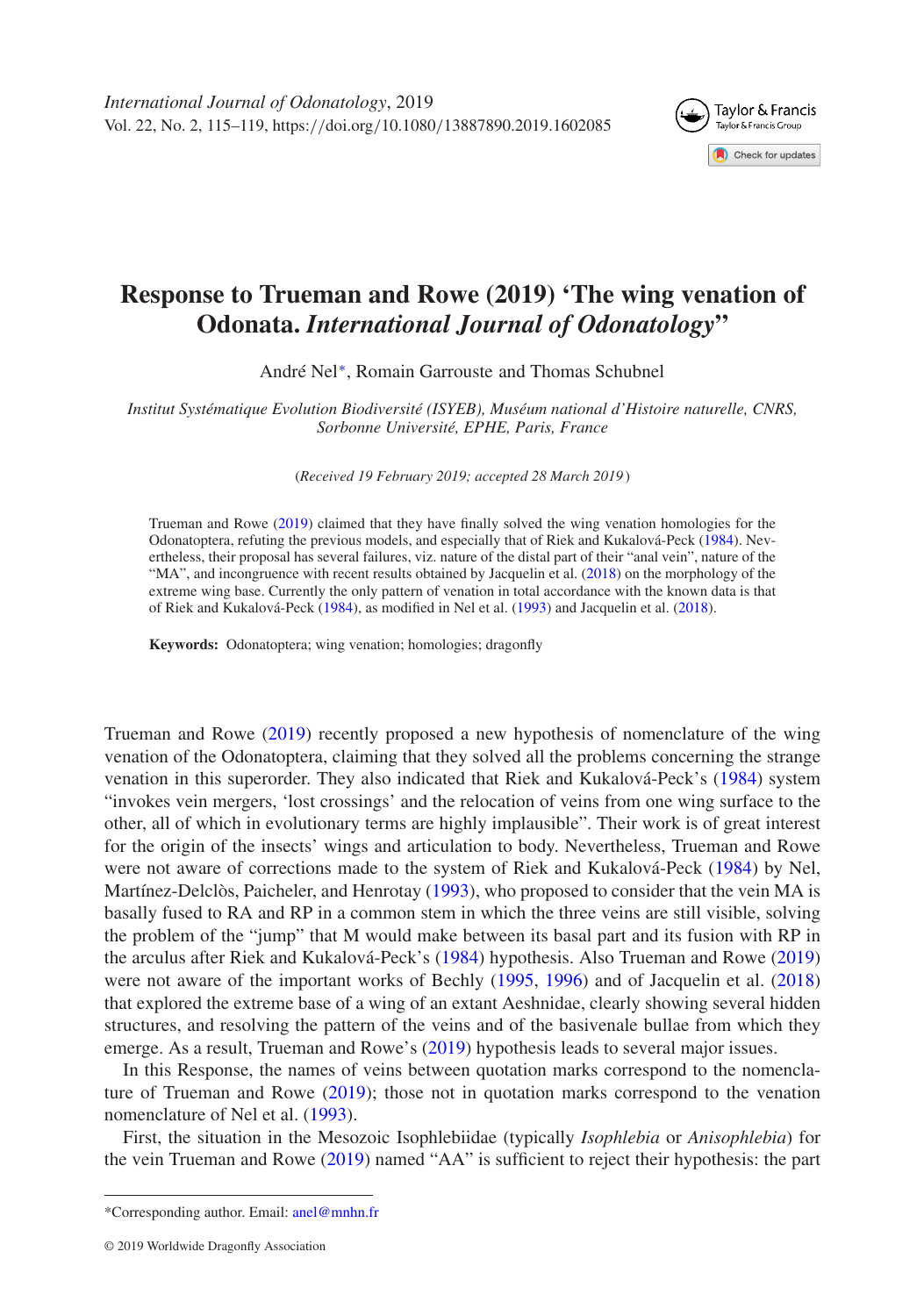

<span id="page-1-0"></span>Figure 1. *Anisophlebia helle* (Hagen, 1862). Basal part of hind wing, reconstruction. (A) Trueman and Rowe's [\(2019\)](#page-4-0) hypothesis; notice the vein "AA" making a "jump". (B) Nel et al.'s [\(1993\)](#page-4-3) hypothesis. Scale bars = 2 mm.

of this vein distal to the discoidal cell is completely disjoint from its basal part (see Figure [1\)](#page-1-0). Nel et al. [\(1993\)](#page-4-3) already refuted the hypotheses of Tillyard and Fraser [\(1938\)](#page-4-6), Fraser [\(1957\)](#page-4-7) and Carle [\(1982\)](#page-4-8) on the basis of the same argument. This convex distal part of vein "AA" emerges from the posterodistal angle of the discoidal cell, makes a short stem, and is fused with "AA" in all modern Odonata; but in the Isophlebiidae, this vein is very long, and not connected to "AA". It is a convex vein without name, posterior to the concave "CuP" of Trueman and Rowe [\(2019\)](#page-4-0) and anterior to their "AA".

The second problem with Trueman and Rowe's [\(2019\)](#page-4-0) hypothesis is the vein "MA". It is convex but it "emerges" from the main vein " $R + MA$ " as a typical longitudinal intercalary vein (Figure [2\)](#page-2-0), a feature present also in the palaeopteran Ephemeroptera. For instance, in the Odonatoptera: Triadophlebiomorpha, this vein has its base on a crossvein. It does not correspond to the theoretical division of a main vein into two branches as figured in Trueman and Rowe [\(2019,](#page-4-0) figure 4), but it has the typical aspect of a secondary vein or a crossvein as showed in Nel et al. [\(1993,](#page-4-3) figures [11](#page-1-0), 12). Thus it is not a main vein and it cannot be MA. Trueman and Rowe [\(2019\)](#page-4-0) accepted the existence of longitudinal intercalary veins in the radial area of the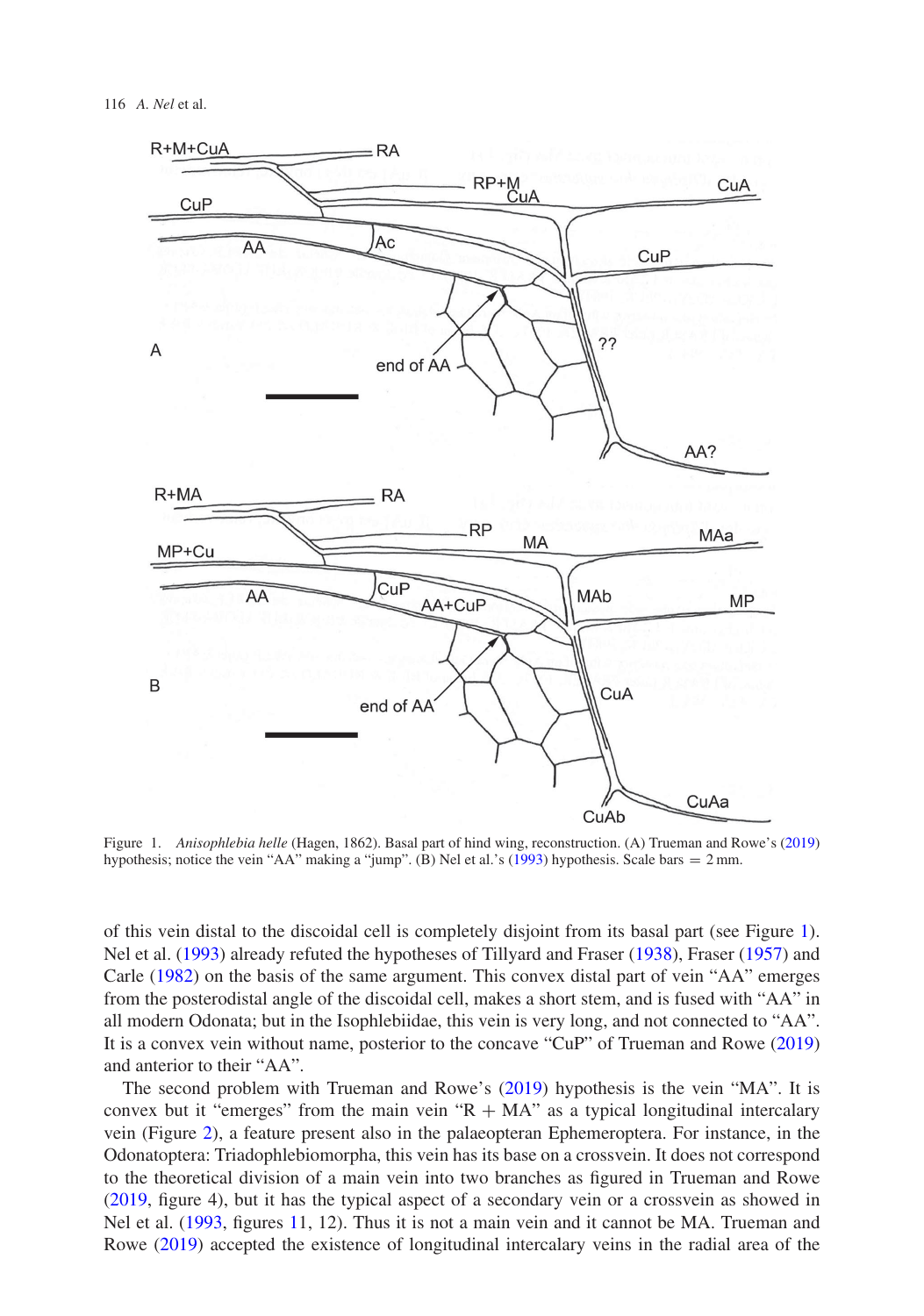

<span id="page-2-0"></span>Figure 2. *Thaumatoneura inopinata* McLachlan, 1897. Photograph of mid part of forewing. (A) Trueman and Rowe's [\(2019\)](#page-4-0) hypothesis; notice the vein "MA" emerging as a secondary longitudinal vein. (B) Nel et al.'s [\(1993\)](#page-4-3) hypothesis. Scale bars  $= 2$  mm.

Odonatoptera as they accepted the presence of a vein "IR1". The base of "IR1" is identical to that of the vein "MA" (in fact this "MA" is IR2).

Third, as showed in Jacquelin et al. [\(2018\)](#page-4-2), the vein named " $R + M + CuA$ " in Trueman and Rowe [\(2019\)](#page-4-0) is constituted of three veins, as Nel et al. [\(1993,](#page-4-3) figure 4) and Bechly [\(1995,](#page-4-4) [1996\)](#page-4-5) already showed. Two of them emerge from the same bulla, while the third one emerges from another bulla, posterior to the first bulla. Therefore these veins cannot be the "radius", the "media" and the "CuA", because these three main veins emerge from three different radial, median, and cubital bullae. These veins are in fact RA and RP emerging from the radial bulla, and MA emerging from the median bulla. Another vein emerges with MA from the same median bulla. This vein MP is distally fused at the extreme wing base with two veins that emerge from another, more posterior, bulla: CuA and CuP emerging from the cubital bulla.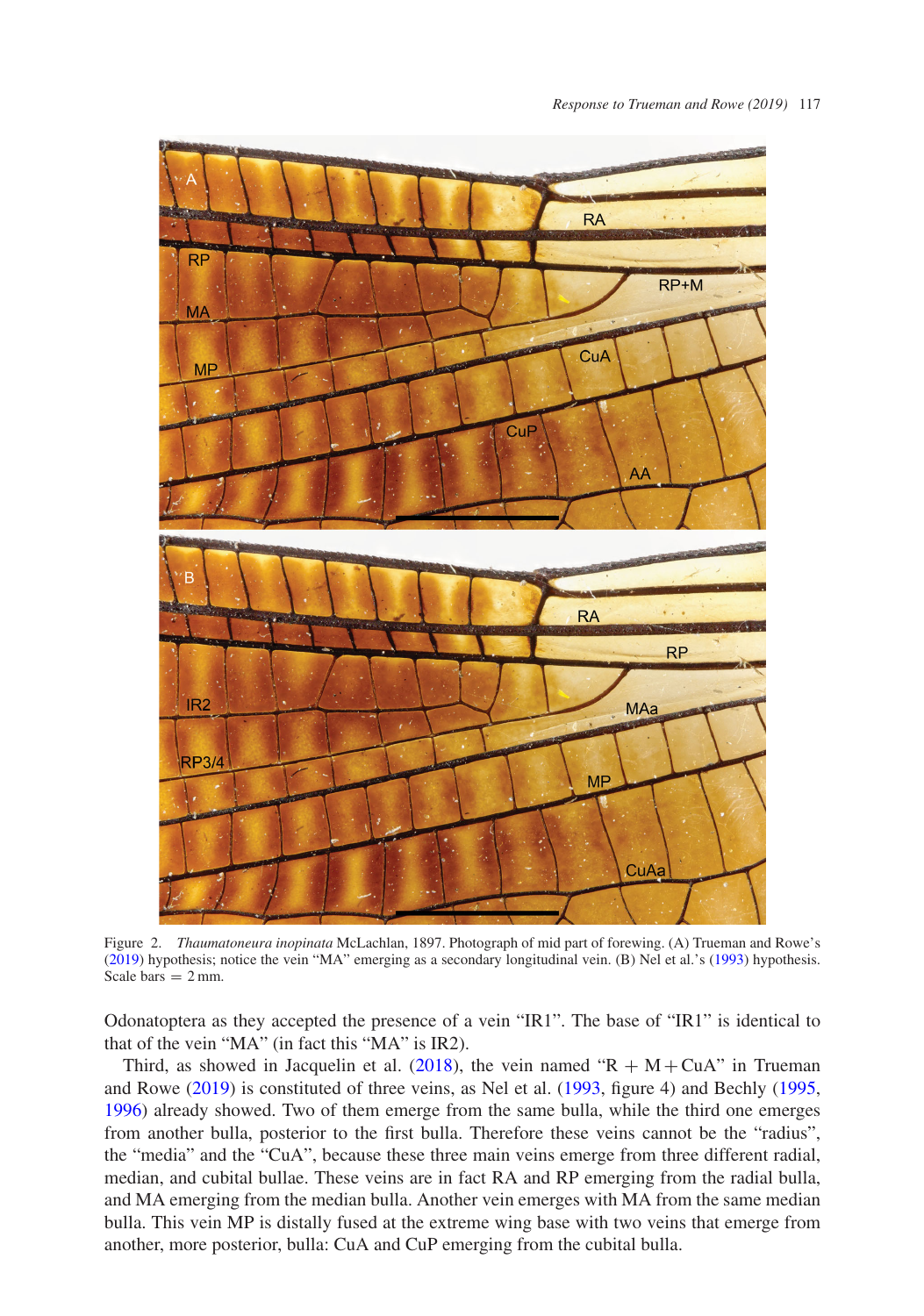118 *A. Nel* et al.

Fourth, the vein named "CuP" should be a simple vein but it is quite clear in many Palaeozoic Odonatoptera that this vein is in fact the result of the fusion of two veins, one anterior and concave or neutral MP, plus one posterior and rather convex Cu (see the extensive discussion on this point in Jacquelin et al., [2018\)](#page-4-2). This is in exact correspondence with the 3D CT-scan results.

Fifth, Trueman and Rowe (2019, figure 5A, B) supposed that "ScA" would be fused to an "edge-vein tube Ev", "CA", and "CP". In their figures, the basal part of wing, "ScA" is in the inner margin of this composite vein, while at the nodus level, it would be the outer margin (in fact the "Ev"). Jacquelin et al. [\(2018\)](#page-4-2) showed that, if ScA is really present, it is a short vein that is independent at the extreme base of the wing, distally fused to CA and CP, and constitutes distally the most basal brace Ax0. It is not obvious that there is any anterior part of ScA going to the nodus level.

Lastly Nel, Roques, Prokop, and Garrouste [\(2018\)](#page-4-9) have showed in the Carboniferous Odonatoptera *Enigmaptera magnifica* Nel et al., [2018](#page-4-9) the presence of a MA closely parallel to R and a MP separated from MA at wing base and going into Cu. Under the hypothesis of Trueman and Rowe [\(2019\)](#page-4-0), the single vein R would be "R", the MA would be "M", and there would be no "CuA" going parallel or fused to "M", then the MP would be "CuA" but this vein would not emerge from the same point as "CuP", which is highly improbable because the two branches of Cu should emerge from the same bulla (Figure [3\)](#page-3-0).

The existence of a precostal and of a jugal vein in the venation of Odonatoptera and more generally of all insects, as proposed by Kukalová-Peck [\(1991\)](#page-4-10), leave two important unsolved issues. Jacquelin et al. [\(2018\)](#page-4-2) found no trace of these veins in the extant Odonata and fossil Zygophlebiidae. Further studies will be necessary to solve them for other insects, using the toll of 3D reconstruction with micro-CT scan.

In conclusion, Trueman and Rowe's [\(2019\)](#page-4-0) hypothesis is much more complicated than that proposed by Nel et al. [\(1993\)](#page-4-3) and Jacquelin et al. [\(2018\)](#page-4-2). Also, Trueman and Rowe's [\(2019\)](#page-4-0) hypothesis is not in accordance with the nature of their vein "AA" in the Isophlebiidae, the fact that their "MA" is a secondary longitudinal vein, and in the recent 3D microtomography exploration of the extreme wing base of an extant Aeshnidae, confirmed by the study of a fossil Triadophlebiomorpha (see Jacquelin et al., [2018\)](#page-4-2). The hypothesis of Jacquelin et al. [\(2018\)](#page-4-2) is much simpler, in accordance with the relative convexity of the veins, and does not imply any



<span id="page-3-0"></span>Figure 3. *Enigmaptera magnifica* Nel et al., [2018.](#page-4-9) Reconstruction of wing. (A) Trueman and Rowe's [\(2019\)](#page-4-0) hypothesis; notice the vein "CuA" base very far from that of "CuP". (B) Nel et al.'s [\(1993\)](#page-4-3) hypothesis. Scale  $bars = 2 mm$ .